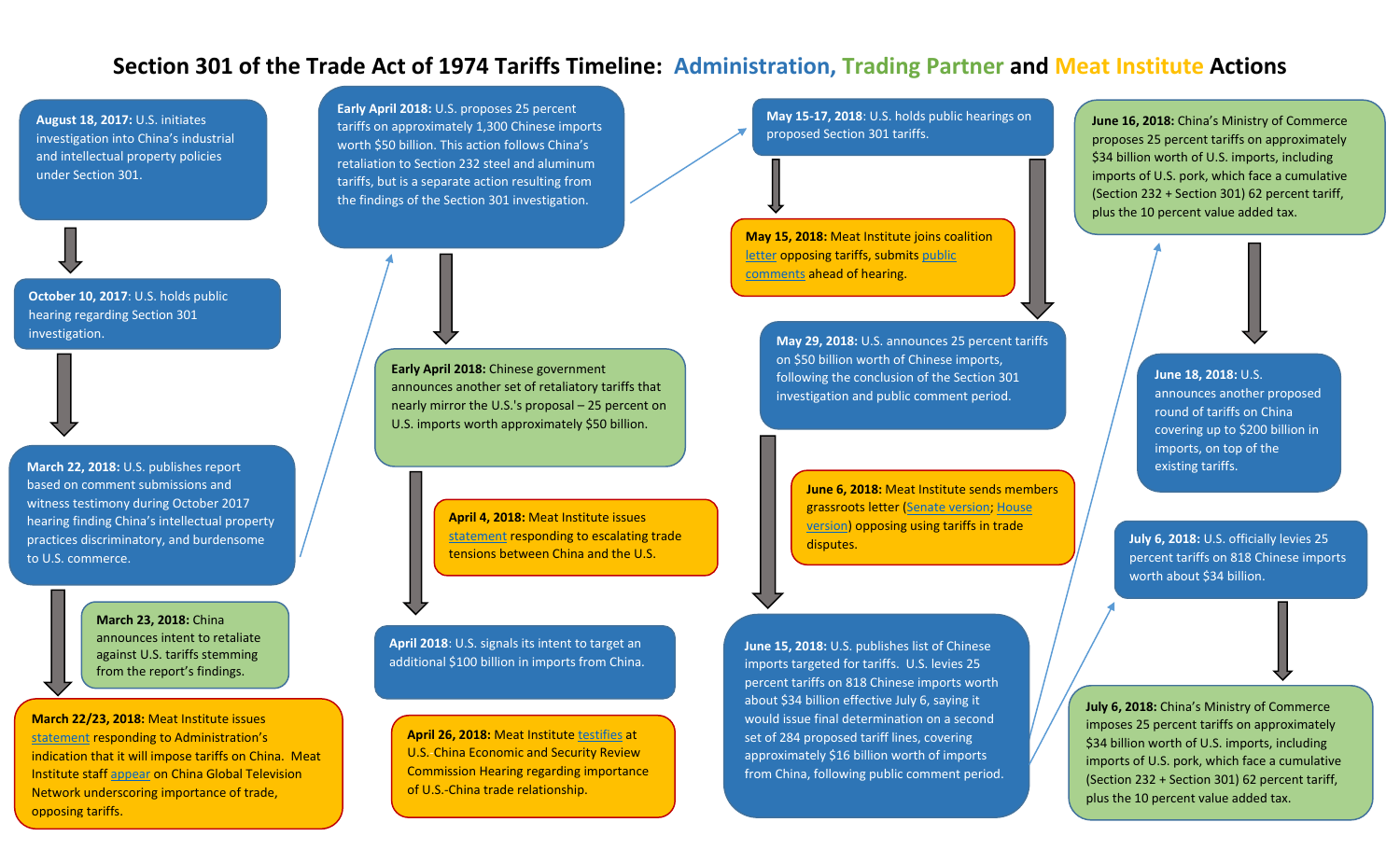**July 24-25, 2018:** U.S. holds public hearings on 284 proposed tariff lines, covering approximately \$16 billion worth of imports from China. This represents the second set of tariffs announced on May 29 and published on June 15. The first set of tariffs became effective July 6.

**August 8, 2018:** U.S. formally announces it will impose additional 25 percent tariffs on approximately \$16 billion worth of Chinese imports, effective August 23. 279 of the originally proposed 284 tariff lines are subject to the tariffs.

**September 12, 2018:** U.S. invites Chinese delegation to hold additional trade talks before imposing \$200 billion in proposed tariffs on Chinese imports. Negotiations fail to take place before tariffs are imposed.

**End of July, 2018:** U.S. considers increasing proposed tariffs on \$200 billion worth of Chinese imports announced on June 18 from 10 percent to 25 percent.

**August 3, 2018:** China announces it will retaliate with tariffs ranging from five to 25 percent on \$60 billion of U.S. imports to the country should the U.S. move ahead with levying tariffs on \$200 billion worth of Chinese imports. A range of U.S. hides, skins, and leather imports to China are included on the

proposed list.

**August 3, 2018:** U.S. Hide, Skin and Leather Association, a Meat Institute affiliate, issues statement urging against imposition of the tariffs.

**August 21-27, 2018:** U.S. holds public hearings on proposed tariffs on \$200 billion worth of Chinese imports announced on June 18.

**August 21, 2018:** U.S. Hide, Skin and Leather Association, a Meat Institute affiliate, submits comments urging against imposition of the tariffs.

> **August 23, 2018:** U.S. imposes additional 25 percent tariffs on approximately \$16 billion worth of Chinese imports. 279 of the originally proposed 284 tariff lines are subject to the tariffs.

**August 23, 2018:** China retaliates with tariffs on \$16 billion in U.S. imports to the country.

**September 24, 2018:** U.S. imposes 10 percent tariffs on \$200 billion in Chinese imports. Tariffs were set to increase to 25 percent on January 1, 2019.

**September 24, 2018:** China responds with tariffs ranging from 5 to 25 percent on \$60 billion of U.S. imports to the country. A range of U.S. hides, skins, and leather imports to China are included on the target list, primarily at the five percent tariff level.

**November 2018:** President Trump and Chinese President Xi Jinping agree to trade truce during their meeting at the G-20 Summit in Buenos Aires, Argentina. U.S. and China agree not to add additional tariffs after January 1.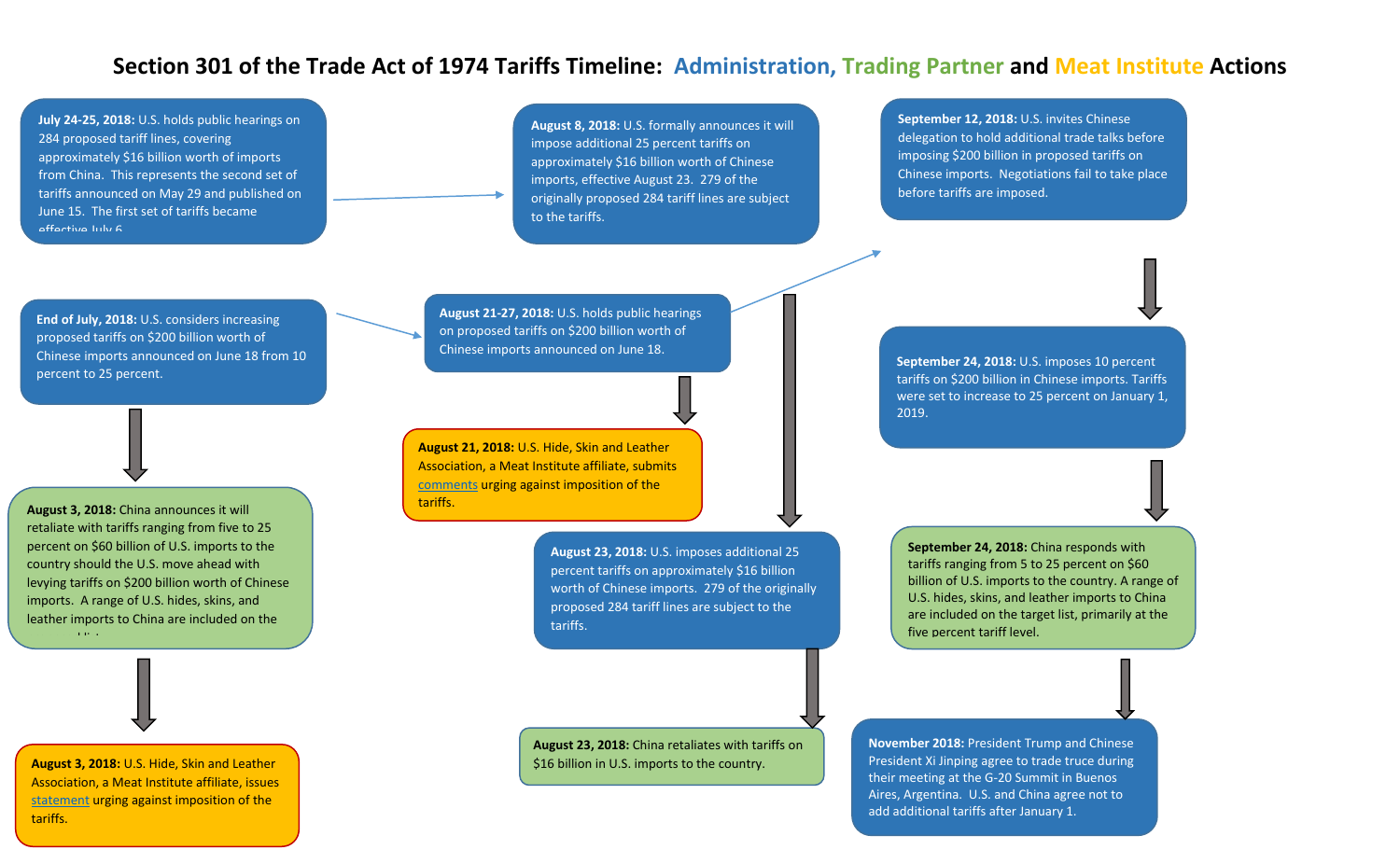**December 2018:** U.S. delays the scheduled January 1, 2019, List 3 tariff increase from 10 percent to 25 percent on \$200 billion worth of Chinese imports to the U.S. The rate for these Chinese imports will increase to 25 percent on March 2, 2019, if an agreement between the U.S. and China is not reached by March 1.

**January – March 2019:** U.S. and Chinese negotiators continue to engage in discussions in Washington and Beijing to resolve the countries' ongoing trade disputes. The U.S. on February 24 announced it will postpone until further notice the planned List 3 tariff increase from 10 percent to 25 percent on \$200 billion worth of Chinese imports to the U.S. The increase was set to become effective March 2, but the U.S. cited progress in the negotiations as reason to suspend the increase.

**May 10, 2019:** U.S. announces it will raise tariffs on \$200 billion in Chinese imports (List 3) from 10 to 25 percent.

**May 13, 2019:** China responds, saying it intends to increase the tariff rate covering some of the \$60 billion in U.S. imports to the country that were included in its September 2018 action (see previous page). The tariffs, which increase from 10% to 25%, from 10% to 20%, and from 5% to 10%, take effect June 1.

**May 2019:** In a separate action, the U.S. announces its intention to levy 25 percent tariffs on an additional \$300 billion in Chinese imports (List 4). USTR is accepting comments on the proposed tariff list, and will convene a public hearing on June 17.

**June 17, 2019:** USTR convenes more than a week of hearings on proposed List 4 tariffs.

> **July 9, 2019:** The U.S. will exempt 110 Chinese products from 25% tariffs implemented on July 6, 2018. Tariffs are valid for one year.

**June 24, 2019:** USTR issues notice to accept exclusions from List 3 tariffs. List 3 exclusions accepted from June 30 – September 30, 2019.

**August 1, 2019:** The U.S. announces it will levy 10 percent tariffs on an additional \$300 billion in Chinese imports (List 4) in two phases. In the first phase, 10% tariffs will be placed on products where less than 75% of total 2018 U.S. imports of that product were from China. These tariffs will take effect September 1, 2019. The second phase of 10% tariffs will go into effect on December 15, 2019, and will cover products where 75% or more of total 2018 U.S. imports of that product were from China.

**September 1, 2019:** Tariffs on \$125 billion worth of Chinese imports (List 4A) take effect.

**September 11, 2019:** China unveils tariff exemption list for 16 types of U.S. imports, including animal feeds. Separately, U.S. delays increasing tariffs from 25% to 30% on \$250 billion in Chinese imports form Oct. 1 to Oct. 15. China on Sept. 13 exempts U.S. pork from additional tariffs.

**August 23, 2019:** China announces it will apply new tariffs between 5 and 10 percent on \$75 billion worth of U.S. imports in two phases – September 1 and December 15, 2019.

**August 23, 2019:** The U.S. responds to China's announcement by saying it would raise existing tariffs on \$250 billion in Chinese imports from 25 to 30 percent on October 1, 2019. Tariffs planned for September 1 on \$300 billion worth of Chinese goods would increase from 10 to 15 percent.

**September 20, 2019:** The U.S. releases three tariff excluison lists that collectively exempt 437 Chinese imports (mainly equipment and material) from tariffs.

**October 11, 2019:** The U.S. and China announce "phase one" deal. China reportedly agrees to purchase additional U.S. agriculture products, strengthen intellectual property provisions, and issue new guidelines on how it manages its currency. In exchange, the U.S. will delay a planned tariff increase on \$250 billion in Chinese imports from 25 to 30 percent set to take effect on October 15.